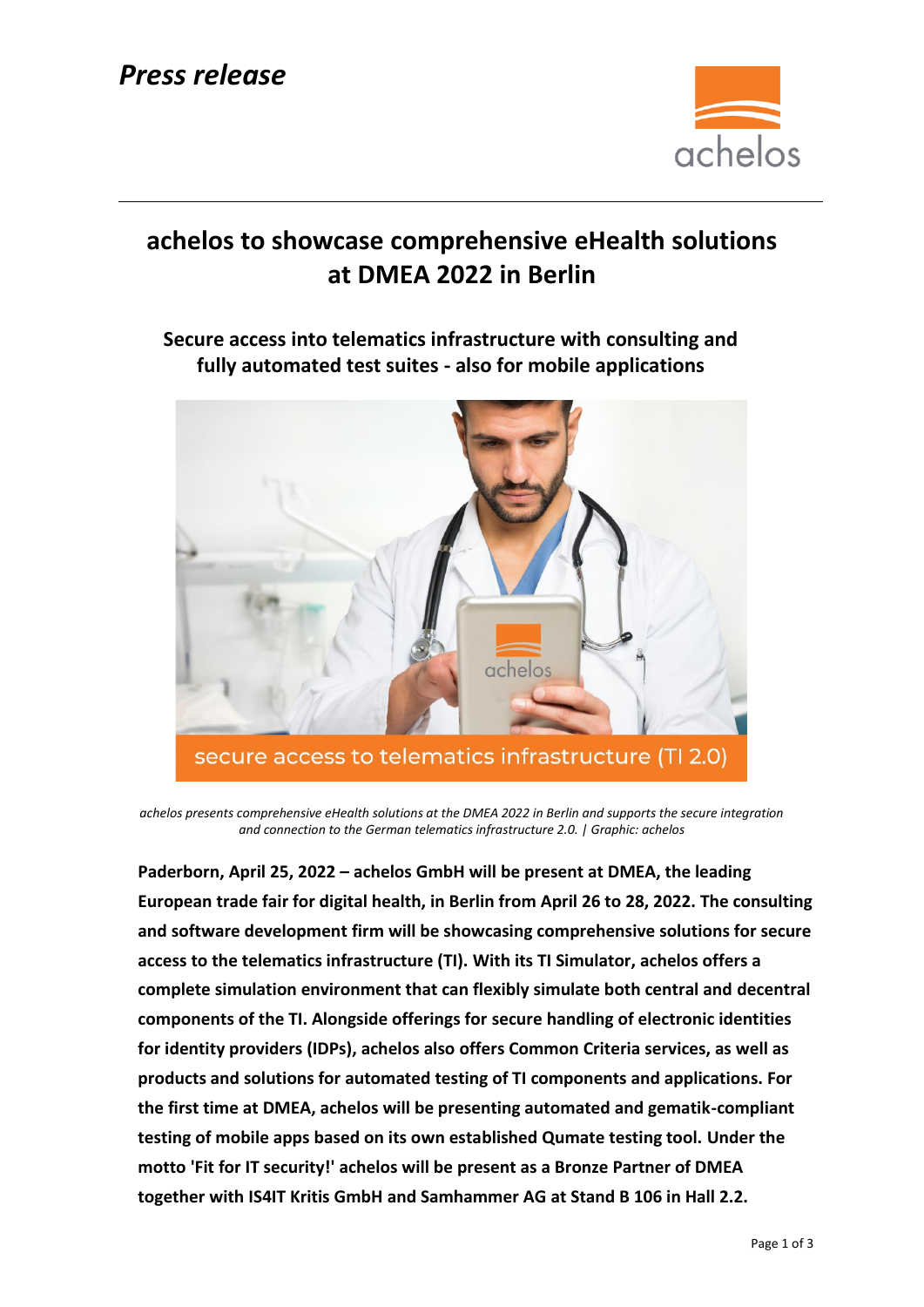# *Press release*



"One of our objectives at DMEA is to specifically address manufacturers of digital health solutions and providers of specialist services, such as digital healthcare or nursing care apps (DiGA, DiPA). Our plan is to implement the connection and integration into the telematics infrastructure 2.0 for these customers. We use our TI Simulator to model the TI for testing purposes and also offer a testing solution for mobile applications. We have been developing TI products and offering IT security consulting services for more than 15 years. We use this expert knowledge to help our customers adapt to new security standards and introduce federated identities. This makes us an attractive partner for many of those attending the trade fair," comments Thomas Freitag, Managing Director at achelos GmbH, looking forward to exchange of ideas at DMEA.

### **achelos assists customers securely into TI 2.0**

Comprehensive specifications lead to high testing costs for manufacturers. Prior to their successful use in TI applications, new components require official approval from **gematik**, Germany's national agency for the digitalisation of the healthcare system. By performing and documenting their own tests (so called EVTs), manufacturers can provide evidence that their product complies with the approval requirements. At DMEA, achelos will be presenting the TI Simulator for simulating both central and decentral TI components. Using the test suite allows customers to save time when seeking to introduce and obtain approval for new products. Customers also enjoy the greatest flexibility when using a hosted solution in their own simulation environment.

### **Automated testing of mobile applications**

The Qumate test management system from achelos has ranked among the established testing tools in Germany's digital healthcare sector for years. Qumate allows for gematikcompliant testing of all TI components and secure audit-compliant documentation of the test results. With the new mobile testing feature, achelos has extended Qumate to include a fully automated test version for providers of apps in the healthcare sector. achelos will be showcasing this new Qumate extension for the first time at DMEA in the form of a demo of the electronic patient file (ePA). For this, the health card will be simulated using the Virtual Card Kit from achelos and the process for logging into the ePA tested in an automated approach.